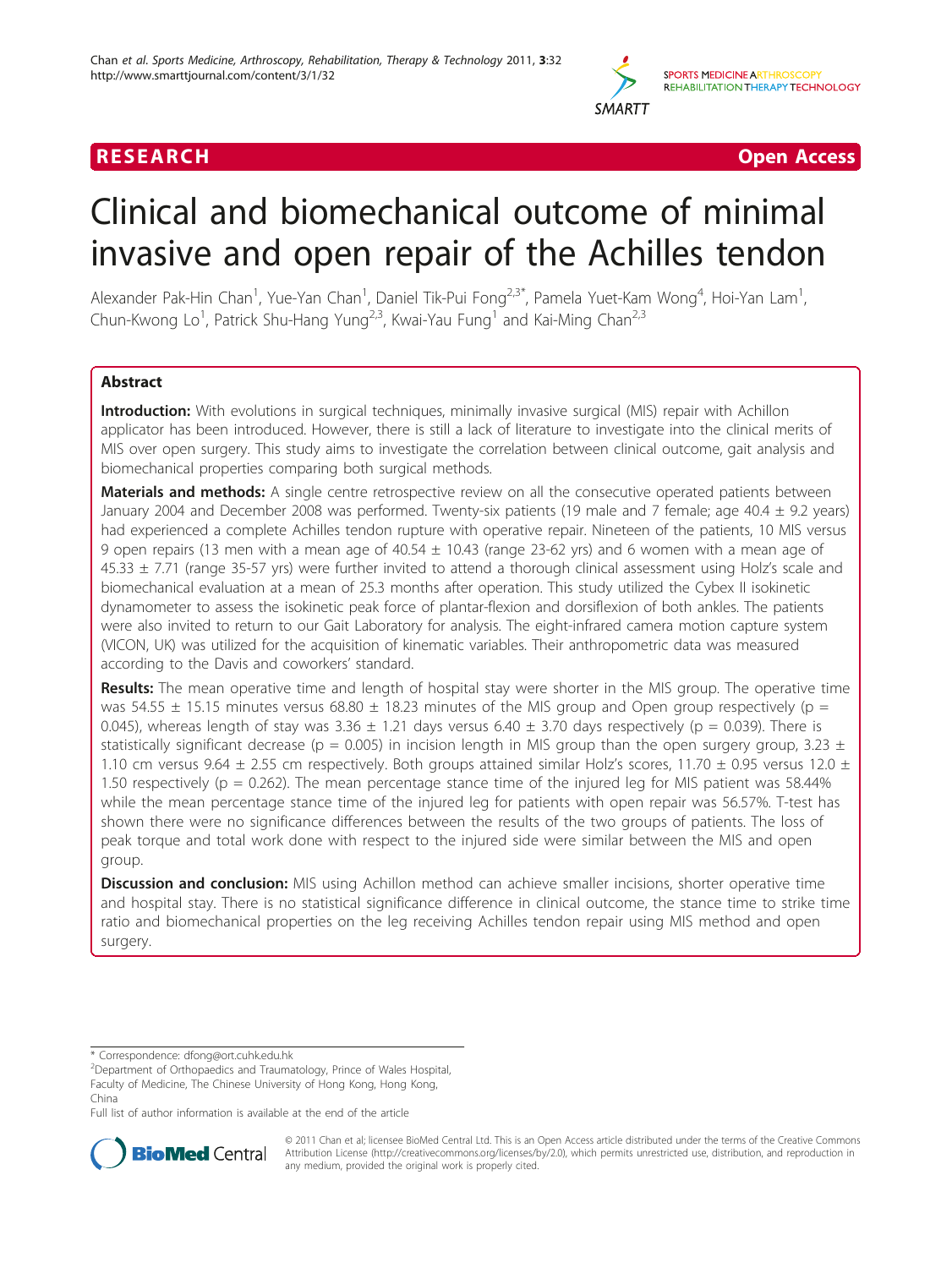### Background

Achilles tendon rupture most commonly occurs during recreational sports that require bursts of jumping, pivoting, and running. The incidence rate of Achilles tendon ruptures accounted for an overall mean of 8.3 ruptures per 100,000 people [[1\]](#page-7-0). The mean age for an Achilles tendon rupture was 40.6 years for men and 44.5 years for women [[1](#page-7-0)]. The most common sports activities causing Achilles tendon rupture were soccer (28%), tennis (12%), volleyball (7%), squash (7%), athletics (7%) and skiing (3%). 25% of the tendon ruptures were non-sports related [[2\]](#page-7-0). Achilles tendon ruptures accounted for 34.6% of all badminton injuries amongst recreational players and beginners [\[3\]](#page-7-0).

The recovery course can be variable and prevent patient to return to sports to the full. Operation is the treatment of the choice to enhance tendon approximation and tendon healing but conventional open repair can bring complications including wound infections, skin tethering, sural nerve damage, hypertrophic scars are not uncommon, accounting for 4-19% of patients [[2,4-6](#page-7-0)]. Some centres adopted conservative management with casting instead of operations to avoid these surgical complications. However, from a recent study published by Keating JF [\[7](#page-7-0)], surgeries seemed to play a role in the early post-operative phase. The documented re-rupture rate occurred in two of 37 patients was 5% (2 out of 37) in the operative group and 10% (4 out of 39) in the non-operative group by casting, which was not statistically significant ( $p = 0.68$ ). At three months, the operative group enjoyed a slightly greater range of plantar flexion and dorsiflexion of the ankle (statistically not significant), less peak torque difference of plantar flexion compared with the normal side than the non-operative group (47% vs 61%, respectively,  $p < 0.005$ ) as well as significantly better mean Short Musculoskeletal Function Assessment (SMFA) scores than the non-operative group (15 vs 20, respectively,  $p < 0.03$ ). However, the study was unable to show a functional benefit from surgery for patients compared with conservative treatment in plaster after 3 months and up to 1 year.

Minimally invasive surgical (MIS) repair with Achillon applicator has been proven to be a safe and effective method for the management of for Achilles tendon rupture. The merits of minimally invasive surgical repair with Achillon applicator include limiting exposure of tendon, decreasing chance of sural nerve injury, reducing amount of suture material, allowing closure of paratenon and enhancing blood supply to facilitate maximal wound healing [[8,9](#page-7-0)]. These can explain the lower propensity of wound infections after minimally invasive method then conventional open method [\[8](#page-7-0),[9\]](#page-7-0). Since the year 2007, MIS method with Achillon applicator has been introduced in the Department of Orthopaedics and Traumatology, Alice Ho Miu Ling Nethersole Hospital (AHNH).

However, parameters assessing the functional recovery after an Achilles tendon rupture are few and not well investigated. It has been shown that an incomplete functional recovery exists despite good results in terms of overall outcome and patients' satisfaction [[10](#page-7-0)-[12](#page-7-0)]. Of note, these reported literatures thus far are primarily based on the Western population. There is still a lack of literature to investigate on the merits of Achillon method over conventional open surgery in terms of functional outcome.

#### Objective and Hypothesis

The purpose of this study is to retrospectively investigate and compare MIS repair with Achillon device with open method in terms of plantar flexor muscle-tendon unit properties and the gait pattern in Chinese patients who underwent surgical repair of Achilles tendon rupture, by means of a multidisciplinary approach with clinical assessment, biomechanical evaluation and gait analysis.

The hypothesis of this study is that patients from the MIS group can have shorter skin incisions, less wound infection, shorter operative time and shorter hospital stay than Open group.

#### Research design and methodology

A single centre retrospective case series study on all the consecutive patients undergoing surgical repair of primary Achilles tendon rupture between January 2004 and December 2008 in AHNH was performed. The patients were divided into two groups, the MIS and the other being the open repair group, for further comparison. Patients' age, gender, laterality, type of sport involved, mechanism of injury, occupation, symptoms at presentation, dominant injury versus non-dominant limb injury, physical findings, radiological findings, operative findings, procedure undertaken, operative duration, surgical complications (wound infection, rerupture), clinical outcome and length of hospital stay were retrieved from medical records. Patients were further invited through telephone to return to hospital for further single-observer clinical assessment, single-observer gait analysis and single-observer biomechanical study.

Exclusion criteria of this study included patients not being able to attend the assessments and those who did not undergo operative treatment for Achilles tendon rupture. From the data retrieved from our department, all the patients admitted during the study period were surgically fit for operation. After discussing treatment options of operative versus non-operative management,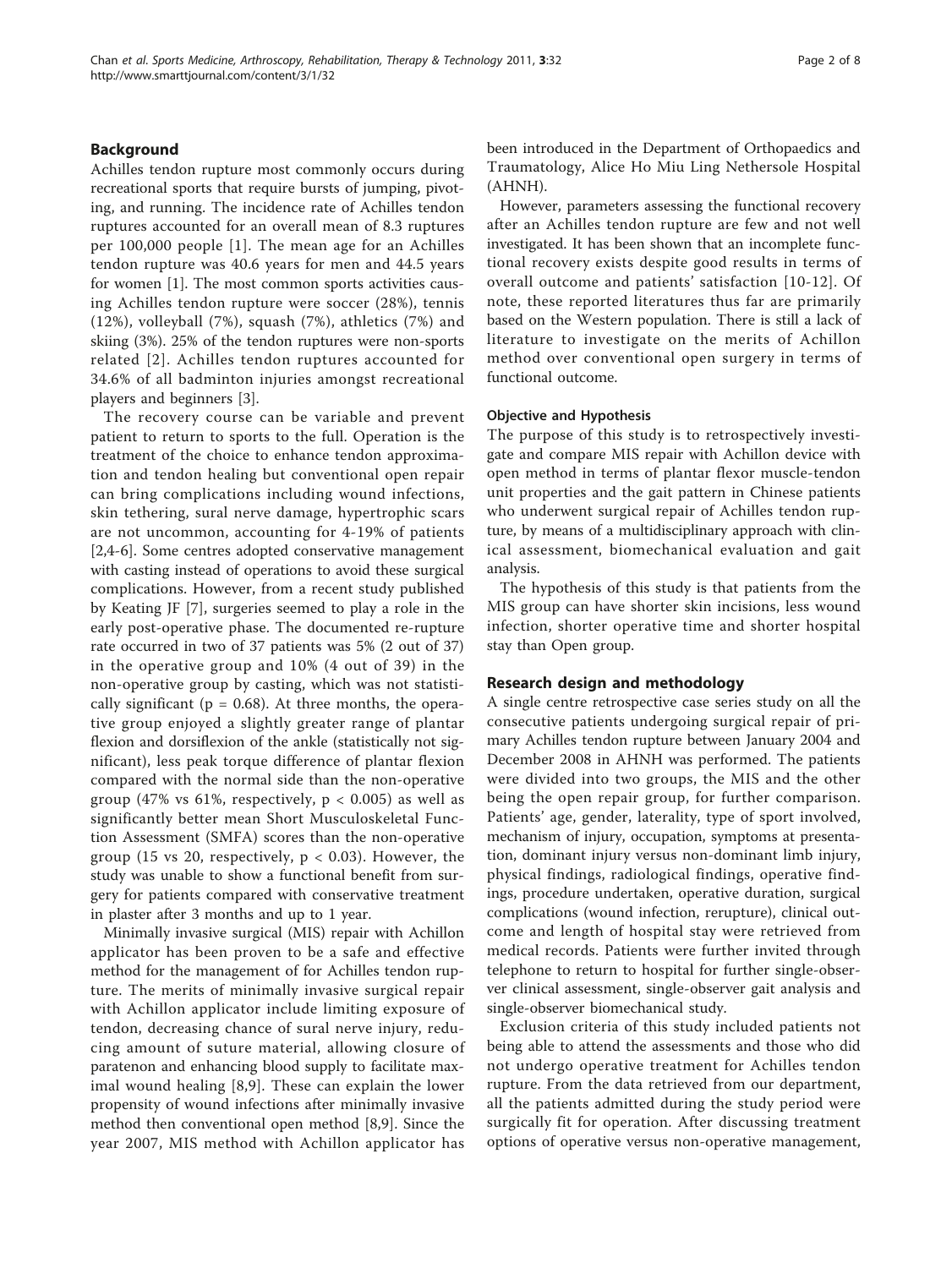all the patients opted for surgical repair for the tendon ruptures.

#### Operation

The operations were performed under general anaesthesia in a prone position. A tourniquet was always used over the thigh with exsanguination. A single dose of 1 g cephalosporin prophylactic antibiotic was administered on induction.

# Open Technique

A straight skin incision starting from the medial aspect of the heel up to the middle of the calf, preserving the lesser saphenous vein and the sural nerve, was made [\[2](#page-7-0)]. The paratenon was then carefully dissected. The tendon was adapted with Ethibond sutures (non-absorbable) using the Krackow method in 20° plantar flexion of the ankle.

# Minimally Invasive Repair

The operations were performed using the Achillon suture guide as first described by Assal et al, with the use of a U-shaped device with 4 limbs for tendon approximation. $8$  A stab incision through the paratenon was made over the ruptured site, with both ends exposed. The haematoma was debrided. 3 Ethibond 2 sutures were passed through the holes of Achillon applicator, and tightened at full plantarflexion. The paratenon was then closed with Vicryl sutures with skin closed in layers.

#### Postoperative care and Rehabilitation

The postoperative management of all the subjects were the same. For the first 2 weeks after surgery, a short-leg cast was applied with the ankle in 20° equines position. The cast was then changed to an ankle walker for 2 weeks, and patients were allowed to increase weightbearing gradually. Sport activities were not allowed for 3 months after the operation. Patients were followed up at 2 weeks, then monthly.

#### Clinical Assessment

This was performed by the principal investigator of this study, an Orthopaedic surgeon. Patients were requested to sign an informed consent form for participation of this study. A questionnaire had to be further filled in, particularly document dominant versus non-dominant limb injury. The dominant limb was defined as the limb preferred to execute a manipulative or mobilizing action while the non-dominant limb provide stabilizing support [[13](#page-7-0)]. The recruited patients were assessed on surgical incision lengths and on Holz's scale [\[14\]](#page-7-0).

#### Gait analysis

Gait analysis was performed by the same investigator, a Research Assistant from the Department of

Orthopaedics and Traumatology, the Chinese University of Hong Kong, using the eight-infrared camera motion capture system (VICON, UK) at 120 Hz for the acquisition of kinematic variables. Two Kistler platforms (Kistler Instruments, Winterthur, Switzerland) were used to acquire ground reaction forces. Subjects were instructed to walk at a self-selected speed along a level surface approximately 10 m in length and practise until they could consistently and naturally make contact with both the force platforms. Five trials were acquired for each subject. The stride duration, stance phase and swing phase duration, as well as step length of both the injured and un-injured side were measured.

#### Biomechanical evaluation

The Cybex II+ isokinetic dynamometer with dual channel recorder and Cybex data reduction computer (CDRC), Upper Body Exercise Table (UBXT), and plantarflexion footplate were used in this study (Cybex, Division of Lumex, Ronkonkoma, New York, USA) to assess the final isokinetic peak force of plantar flexion of both ankles was applied when the patients had returned to their pre-injury activity level [[15](#page-7-0)].

All subjects were required to begin testing with a prescribed warm-up programme. The Cybex set-up and positioning for plantar-flexion were in accordance with the Cybex isolated joint testing manual and with the knee in a fully extended position (0°). All adjustments were made by the same Physiotherapist of Physiotherapy Department, AHNH. Three submaximal and two maximal peak force records were taken from the injured and uninjured ankle by the same physiotherapist to eliminate inter-observer errors.

Testings were carried out at speeds of 60 $^{\circ}$  s<sup>-1</sup> and 180 $^{\circ}$  s<sup>-</sup> <sup>1</sup>. Testing at  $60^{\circ}$  s<sup>-1</sup> included five repetitions of exercise, while 25 consecutive repetitions were performed at 180° s<sup>-</sup> <sup>1</sup>. The isokinetic measures tested and utilized for the statistical analysis included peak torque at  $60^{\circ}$   $\text{s}^{-1}$  and  $180^{\circ}$   $\text{s}^{-1}$ and total work (TW) of the injured as well as un-injured side. In order to measure the difference of the ankle flexors, torque ratio and work ratio (dorsiflexor/plantar-flexor) were calculated. Ankle dorsiflexion and plantarflexion range were also measured. Peak torque and TW are given in Newton-metres (Nm) and AP in watts.

# Statistical Analysis

With the assumption that the parameters sampled from populations from normal distribution, the variances of the MIS and Open groups are unknown, the parameters are simple, randomly selected and independent, the 2 independent sample t-test was applied. Let a = 0.05, and 95% Confidence Interval for the mean difference. All the data collected upon assessments were further subjected to the checking of normality of data.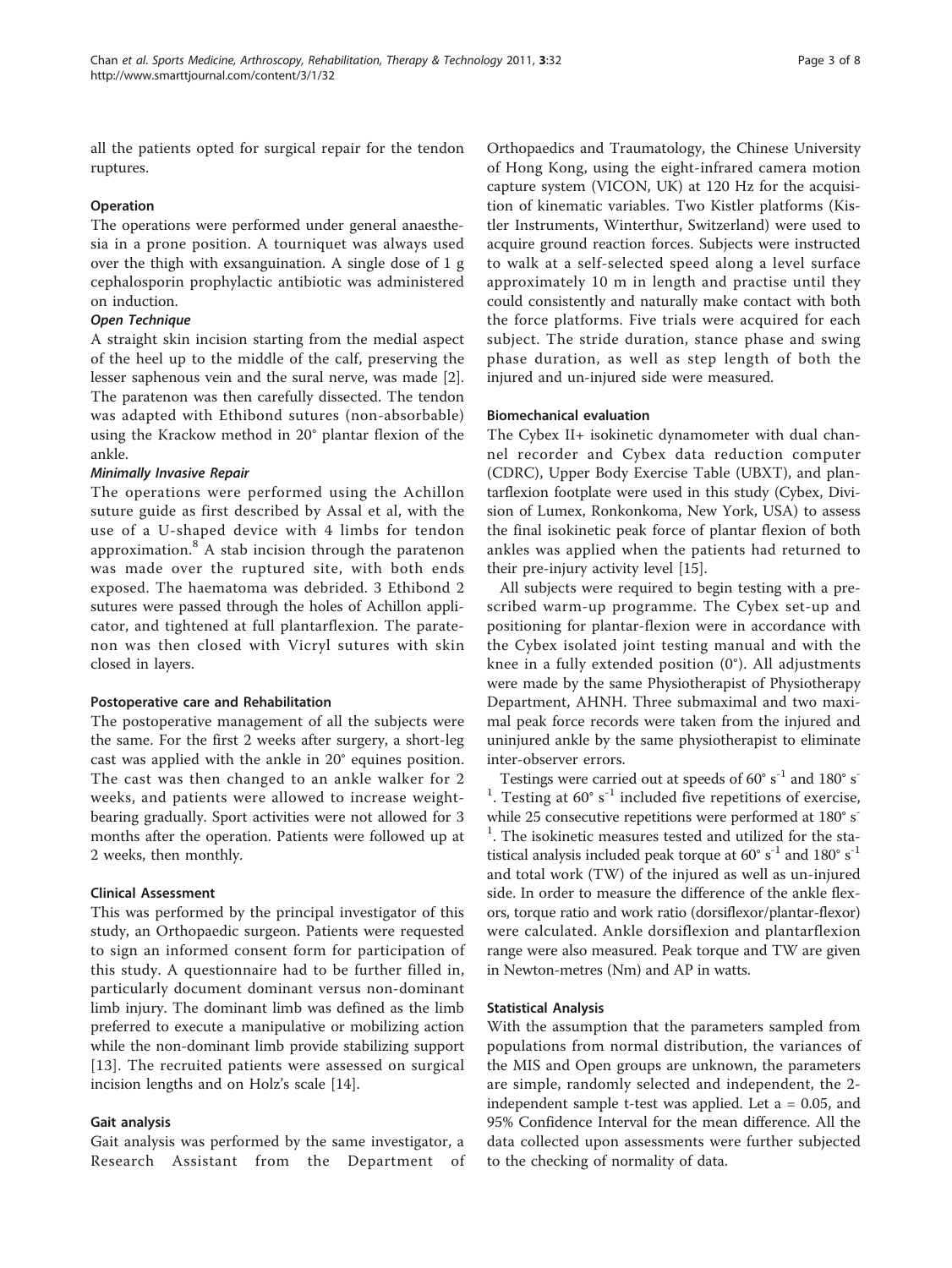#### Clinical Ethics

This research protocol was submitted to the Joint Chinese University of Hong Kong-New Territories East Cluster Clinical Research Ethics Committee (CREC). The ethics approval of the research protocol was adopted from the CREC with reference number CRE-2009. 197 in May 2009, titled "Gait analysis following surgery for Achilles tendon rupture: Comparison of open repair with minimally invasive repair". Biomechanical studies and gait analysis were then conducted in compliance with the research regulations.

### Results

A total of 26 patients (19 male and 7 female) were identified within the study period and mean age of 42.1 years (range 23-62 years). 15 patients belonged to the Open group while another 11 patients were operated by MIS technique. Three of the patients underwent ultrasonographic investigation demonstrating a gap sign of the Achilles tendon, corresponding to complete rupture of the tendon. All the rest 19 patients were operated based on clinical findings of gap sign and also positive Simmond's test.

A large majority of patients (42.3%) were recreational badminton players, followed by soccer (19.2%), basketball (11.5%), volleyball (3.9%) and jogging (3.9%) (Table 1). Forceful plantarflexion (20/22) was the most common mechanism of injury.

Through telephone invitation, 19 of the 26 patients (13 male and 6 female), mean age of 42.05 years (range 23-62 years) enrolled for further clinical assessment, gait analysis and biomechanical assessment. This included 10 MIS group patients and 9 Open group patients. Seven patients were excluded because 6 patients were lost due to change of contact telephone number and address, and 1 patient was unable to attend due to work in China. The mean age of the 10 MIS group patients was 41.70 years (range 29-57 years) whereas the mean age of the 9 Open group patients was 42.44 years (range 23-62 years). On questionnaire survey, 6 of the recruited 19 patients had seen bone setter with a mean 4.67 days delay (range 0-10 days) between injury and admission to

Table 1 Sports Involved and Mechanisms of Injury

|                   | Forceful<br>Plantarflexion | <b>Direct</b><br>Contusion | Cumulative<br>Frequency |
|-------------------|----------------------------|----------------------------|-------------------------|
| <b>Badminton</b>  | 11                         |                            |                         |
| Soccer            | $\overline{4}$             |                            | 5                       |
| <b>Basketball</b> | 2                          |                            | ζ                       |
| Volleyball        |                            | $\overline{\phantom{a}}$   |                         |
| Jogging           |                            | $\overline{\phantom{a}}$   |                         |
| <b>Trauma</b>     |                            | 4                          | 5                       |
| <b>Total</b>      | 20                         | 6                          | 26                      |

our hospital. The remaining 10 patients, not having been seen by bone setter, had a mean 2.77 days delay (range 0-30, mode 0) between the injury and admission to our hospital.

The mean days between injuries and admission to our hospital were 5.20 days (range 0-30 days) versus 1.33 days (range 0-4 days) in the MIS group and Open group respectively. The documented number of days between injuries and operations were 8.90 days (range 3-30 days) and 5.78 (range 1-8 days) respectively. The interval between operation and clinical assessment was 12.00 months (Range 6-19 months) and 40 months (Range 6- 62 months) for the two groups respectively.

Not all patients presented with pop sound during injury. Combination weakness and pop sound were the most common initial symptoms, accounting for 31.6% (6/19) patients (Table 2). Less common complaints were pain and weakness (21.0%, 4/19), pain and pop sound (15.8%, 3/19), pain together with weakness and pop sound (15.8%, 3/19), weakness (10.5%, 2/19) and pain (5.3%, 2/19). For complaints at hospital, 31.6% patients presented with pain and weakness, 21.0% with weakness and pop sound, 15.8% presented with weakness or pain and pop sound, 10.5% with combination of pain, weakness and pop sound, 5.3% with pain respectively.

Sixty percent (6/10) of the MIS group suffered from dominant side injury while only 33.3% (3/9) of patients in the OPEN group suffered from ruptured Achilles tendon on the dominant side, with p value being equal 0.370 on Fisher's Exact Test. As the study population was less than 50, Shapiro-Wilk test for normality was utilized for normality testing. With  $a = 0.05$ , Effect size  $d = 0.5$ , with MIS group number being equal to 10, Open group equal to 9, the power of the study was 0.1769673 by using G\*Power 3.1.2 software (Heinrich Heine Universität Düsseldorf).

| Table 2 Symptomatology at injury and when attending |  |  |  |
|-----------------------------------------------------|--|--|--|
| hospital.                                           |  |  |  |

|                            |                    | Initial complaints |                    | Complaints at  |
|----------------------------|--------------------|--------------------|--------------------|----------------|
|                            | <b>MIS</b><br>(10) | Open<br>(9)        | <b>MIS</b><br>(10) | Open<br>(9)    |
| Pain                       |                    |                    |                    |                |
| Weakness                   |                    |                    |                    | 2              |
| Pop sound                  |                    |                    |                    |                |
| Pain+ Weakness             | 2                  | 2                  | 4                  | 2              |
| Pain+ Pop sound            | 2                  |                    | 2                  |                |
| Weakness + Pop sound       | 4                  | $\mathcal{P}$      | $\mathcal{P}$      | $\mathfrak{D}$ |
| Pain+Weakness+Pop<br>sound |                    | 3                  |                    | 2              |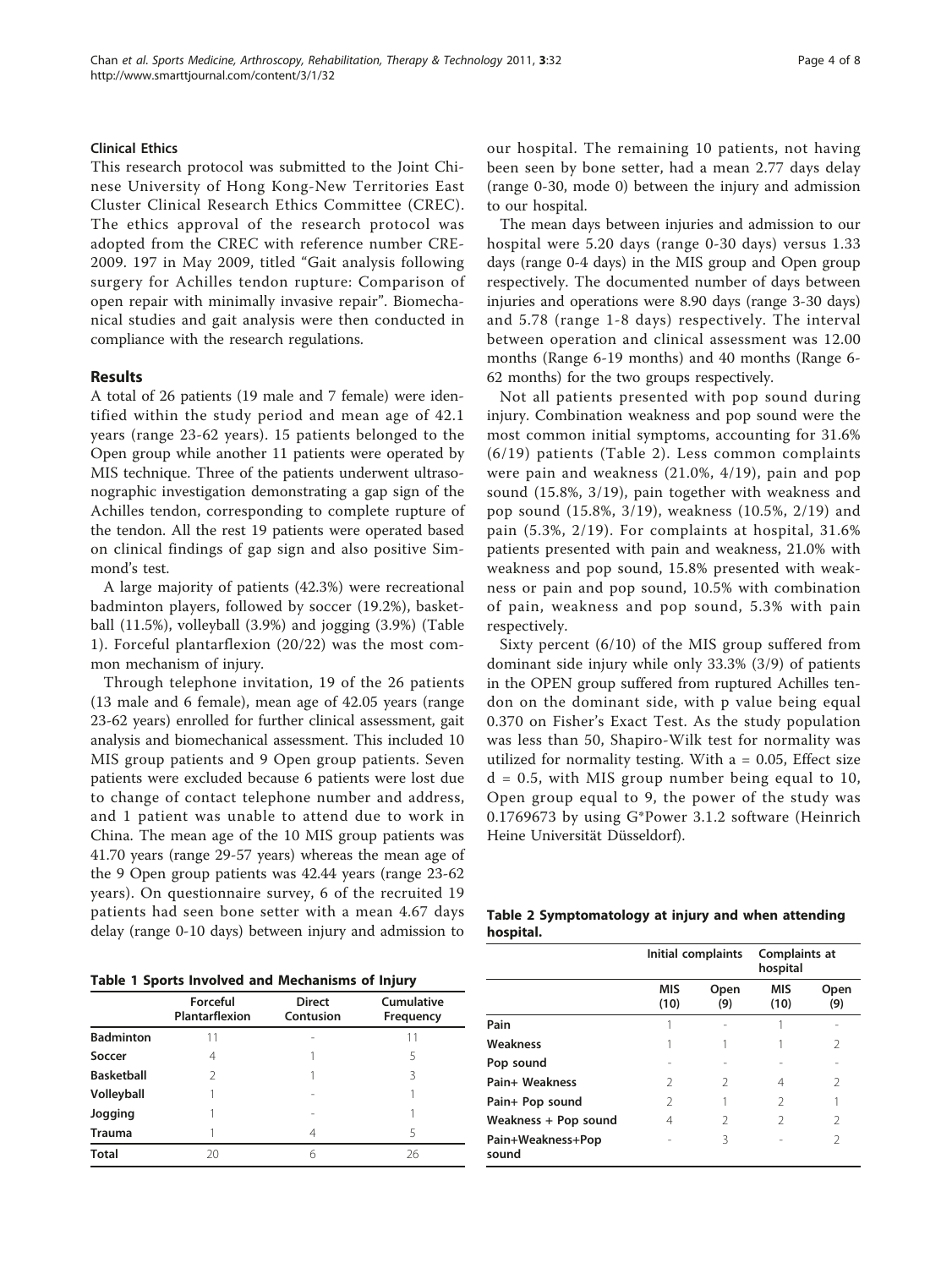Patients from the MIS group benefited from shorter operative time,  $54.55 \pm 15.15$  minutes (range 35-90 minutes), with the contrary of  $68.80 \pm 18.23$  minutes (range 40-100 minutes) in the Open group, with statistically significance ( $p = 0.045$ ) (Table 3). The average number of days of hospital stay were noted to be shorter amongst the MIS group than the Open group,  $3.36 \pm$ 1.21 days (range 2-5 days) versus  $6.40 \pm 3.70$  days (range 3-16 days) respectively ( $p = 0.039$ ) (Table 3).

As for the postoperative complications, 1 female patient of the Open group with history of hypertension but no diabetes mellitus suffered from superficial wound infection which was treated with intravenous antibiotics. However, there was no documented deep wound infection for both the MIS and Open groups. Superficial wound infection accounted for an overall complication rate of 3.85%. Another male patient from the Open group suffered from a traumatic rerupture of Achilles tendon in a road traffic accident 6 months after the initial injury, requiring reconstruction operation. Otherwise, there was no spontaneous rerupture.

On clinical measurements, the MIS group benefited from shorter surgical wound incisions, with a mean length of  $3.23 \pm 1.03$  cm (range 1.8-5.0 cm) versus a mean length of  $9.64 \pm 2.55$  cm (range  $5.8 - 12.0$  cm) in the Open group, with statistical significance difference  $(p = 0.005)$  (Table 3). However, the mean Holtz's scale (a common parameter in assessing functional outcome after surgical repair in Achilles tendon rupture) in the MIS group and the Open group were similar, with a mean value of  $11.70 \pm 0.95$  and  $12.00 \pm 1.5$  respectively,  $p = 0.262$ . In addition, it was also noted that the duration of follow-up and physiotherapy was shorter in the MIS group than the Open group, with mean follow-up 6.10  $\pm$  2.60 months (range 2-12 months) versus 6.56  $\pm$ 2.50 months (range 4-12 months) ( $p = 0.867$ ); mean physiotherapy duration of  $3.60 \pm 0.97$  months (range 25 months) versus  $4.56 \pm 1.94$  months (range 3-9 months) ( $p = 0.169$ ) (Table 3). Only one patient in the Open group dropped out from follow-up (11.1% of the Open group) while all the other patients attended the clinical sessions as advised.

#### Gait Analysis

Gait analysis showed comparable stance duration of the injured leg and the uninjured side for both MIS and Open groups: MIS group- 1.121 second versus 1.116 second respectively; Open group- 1.051 second versus 1.057 second respectively.

The mean percentage stance time of the injured leg for MIS patient was 58.44% while the mean percentage stance time of the injured leg for patients with open repair was 56.57% (Table [4\)](#page-5-0). Both the stance time possession of the injured leg and the uninjured leg within the MIS group and Open group respectively was similar: 58.44% versus 58.79% in the MIS group; 56.57% versus 56.73% in the Open group. T-test has shown there were no significance differences ( $p = 0.065$ ) between the results of the two groups of patients.

The mean step length of the injured leg and the uninjured leg was similar in the MIS group,  $1.122 \pm 0.102$  m (range 1.029-1.202 m) versus  $1.113 \pm 0.124$  m (range 1.044-1.172 m) respectively (p = 0.378) (Table [5\)](#page-5-0). The mean step length of the Open group for the injured side and the normal side was  $1.214 \pm 0.177$  m (range 1.038-1.572 m) versus 1.220 ± 0.169 m (range 1.033-1.538 m) respectively ( $p = 0.378$ ).

#### Biomechanical Analysis

The maximal range of ankle movement measured showed similar findings with respect to plantarflexion as well as dorsiflexion were similar between the MIS and Open groups (Table [6](#page-5-0)). Mean maximal plantarflexion was 34.90° for the MIS group and 36.56° for the Open group ( $p = 0.803$ ). Whereas mean maximal dorsiflexion

|  | Table 3 Total Operative Time, Length of Hospital stay and Primary Outcomes comparing MIS and Open group. |  |
|--|----------------------------------------------------------------------------------------------------------|--|
|  |                                                                                                          |  |

|                                 | MIS (11)        | Open (15)       | Significance test        |
|---------------------------------|-----------------|-----------------|--------------------------|
| Total Operative Time (Min)      | 54.6 $\pm$ 15.2 | $68.8 + 18.2$   | $p = 0.045$              |
|                                 | (Range 35-90)   | (Range 40-100)  | CI-28.196 to -0.314      |
| Length of Hospital Stay (Days)  | $3.4 + 1.2$     | $6.4 + 3.7$     | $p = 0.039$              |
|                                 | (Range 2-5)     | (Range 3-16)    | CI -5.437 to -0.645      |
|                                 | MIS (10)        | Open (9)        | <b>Significance Test</b> |
| Incision length                 | $3.2 \pm 1.0$   | $9.6 \pm 2.6$   | $p = 0.005$              |
|                                 | $(1.8 - 5.0)$   | $(5.8 - 12.0)$  | CI -8.259 to -4.570      |
| Holtz's scale                   | $11.7 \pm 0.95$ | $12.0 \pm 1.50$ | $p = 0.262$              |
|                                 | $(11 - 14)$     | $(10-14)$       | CI -1.501 to 0.901       |
| Follow-up duration (months)     | $6.1 + 2.6$     | $6.6 + 2.5$     | $p = 0.867$              |
|                                 | (Range 2 - 12)  | (Range 4 - 12)  | CI-2.912 to 2.000        |
| Physiotherapy duration (months) | $3.6 \pm 1.0$   | $4.6 + 1.9$     | $p = 0.169$              |
|                                 | $(Range 2 - 5)$ | (Range 3 - 9)   | $Cl - 2.417$ to 0.506    |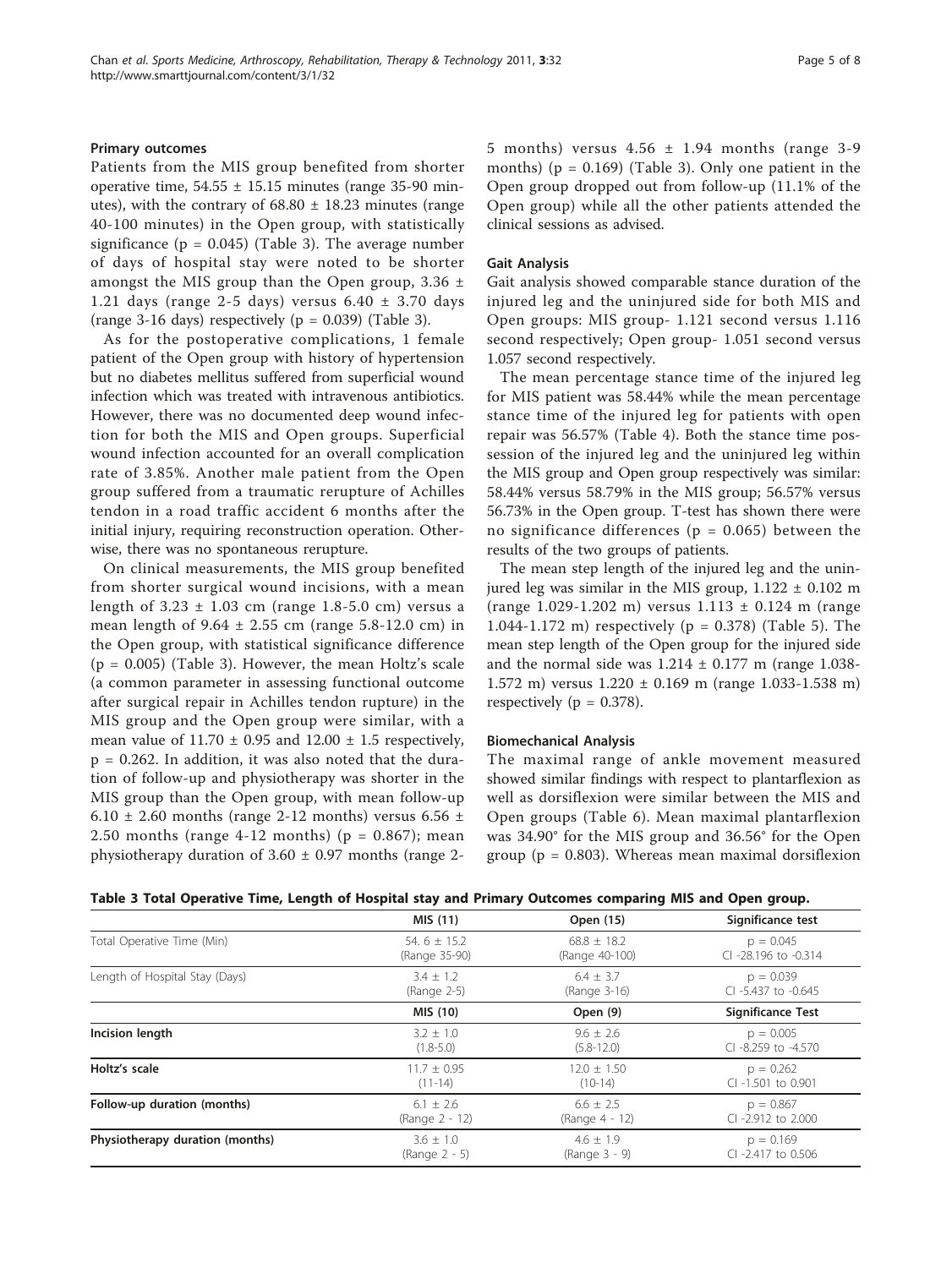## <span id="page-5-0"></span>Table 4 Stance Phase and Swing Phase proportion in both injured leg and uninjured leg, comparing MIS and Open group.

|                        |                    | <b>MIS</b><br>$(10)\%$ | Open<br>(9)% | Significance<br>test |
|------------------------|--------------------|------------------------|--------------|----------------------|
| <b>Stance</b><br>Phase | Injured side       | 58.4                   | 56.6         | $p = 0.065$          |
|                        | Un-injured<br>side | 58.8                   | 56.7         |                      |
| Swing<br>Phase         | Injured side       | 41.6                   | 43.4         |                      |
|                        | Un-injured<br>side | 41.2                   | 43.3         |                      |

Table 5 Step length (m) in both injured leg and uninjured leg, comparing MIS and Open group.

|                 | MIS (10)                          | Open (9)                           | Significance test |
|-----------------|-----------------------------------|------------------------------------|-------------------|
| Injured side    | 11<br>SD 0.1<br>$(1.029 - 1.202)$ | 1.2<br>SD 0.2<br>$(1.038 - 1.572)$ | $p = 0.378$       |
| Un-injured side | 11<br>SD 0.1<br>$(1.044 - 1.172)$ | 12<br>SD 0.2<br>$(1.033 - 1.538)$  |                   |

Table 6 Maximal ankle range of movement of the injured leg, comparing MIS and Open group.

|                                   | MIS (10)                            | Open (9)                             | Significance<br><b>Test</b>          |
|-----------------------------------|-------------------------------------|--------------------------------------|--------------------------------------|
| <b>Mean Plantarflexion</b><br>(°) | $34.9 + 5.3$<br>(Range 23 -<br>(42) | $36.6 \pm 5.8$<br>(Range 24 -<br>45) | $p = 0.803$<br>CI -7.002 to<br>3.691 |
| <b>Mean Dorsiflexion</b><br>(°)   | $18.5 + 3.8$<br>(Range 11 -<br>(24) | $16.9 + 2.9$<br>(Range 13 -<br>22)   | $p = 0.620$<br>CI -1.709 to<br>4.931 |

was 18.50° and 16.89° for the MIS and Open groups respectively ( $p = 0.620$ ).

The loss of peak torque and total work done with respect to the injured side were similar between the MIS and open groups (Table 7 and [8\)](#page-6-0). For the mean peak torque in plantarflexion at  $60^{\circ}$  s<sup>-1</sup>, the value of the injured side was 74.78% of the uninjured side in the MIS group as compared to 82.04% of the uninjured side in the Open group (p = 0.664). At 180 $^{\circ}$  s<sup>-1</sup>, the peak torque of the injured side was 88.1% of the unaffected side in plantarflexion in the MIS group and 96.0% in the Open group ( $p = 0.896$ ). For the mean peak torque in dorsiflexion at  $60^{\circ}$  s<sup>-1</sup>, the injured side showed 105.11% of the uninjured side for the MIS group and 86.46% for the Open group (p = 0.348). At 180 $^{\circ}$  s<sup>-1</sup>, the peak torque in dorsiflexion of the injured leg was 92.5% of the normal side in the MIS group and 84.2% in the Open group ( $p = 0.493$ ). An example of the peak torque output curves are put up in Figure [1-2.](#page-6-0) For mean total work done in plantarflexion, the injured leg showed a value of 73.56% of the uninjured side amongst the MIS group, 72.38% in the Open group ( $p = 0.275$ ) (Table [8](#page-6-0)). In dorsiflexion, the mean total work done of the injured side was 89.55% of the uninjured in the MIS group, while 76.16% in the Open group ( $p = 0.474$ ).

# **Discussion**

MIS technique using Achillon applicator has fulfilled the goal of MIS with shorter wound incisions, shorter operative time and length of hospital stay in our study. However, the study population is small. A better study would be a prospective cohort study. In a regional hospital, the number of cases of ruptured Achilles tendon with operation done was less than 10 per year, the

Table 7 Peak Torque (Newton-Meters) in both injured leg and uninjured leg, comparing MIS and Open group.

|                     |                                              | MIS (10)<br>$60^{\circ}$ s <sup>-1</sup> | Open (9)<br>$60^{\circ}$ s <sup>-1</sup> | MIS (10)<br>$180^{\circ}$ s <sup>-1</sup> | Open (9)<br>$180^{\circ}$ s <sup>-1</sup> |
|---------------------|----------------------------------------------|------------------------------------------|------------------------------------------|-------------------------------------------|-------------------------------------------|
| Plantarflexion      | Injured side (Injured side/Un-injured side%) | 42.4<br>$(74.8\%)$                       | 45.7<br>$(82.0\%)$                       | 22.3<br>$(88.1\%)$                        | 24.1<br>$(96.0\%)$                        |
| Significance test   |                                              | $p = 0.664$<br>CI -24.172 to 17.639      |                                          | $p = 0.896$<br>CI-12.375 to 8.753         |                                           |
|                     | Un-injured side                              | 56.7                                     | 55.7                                     | 25.3                                      | 25.1                                      |
| Significance test   |                                              | $p = 0.308$<br>CI -21.269 to 23.336      |                                          | $p = 0.493$<br>CI -8.993 to 9.370         |                                           |
| <b>Dorsiflexion</b> | Injured side (Injured side/Un-injured side%) | 24.7<br>$(105.1\%)$                      | 20.6<br>$(86.5\%)$                       | 13.6<br>(92.5%)                           | 13.0<br>$(84.2\%)$                        |
| Significance test   |                                              | $p = 0.348$<br>CI -5.261 to 13.550       |                                          | $p = 0.424$<br>CI -3.900 to 5.100         |                                           |
|                     | Un-injured side                              | 23.5                                     | 23.8                                     | 14.7                                      | 15.4                                      |
| Significance test   |                                              | $p = 0.040$<br>$Cl - 7.425$ to 6.869     |                                          | $p = 0.263$<br>$Cl - 4.846$ to 3.357      |                                           |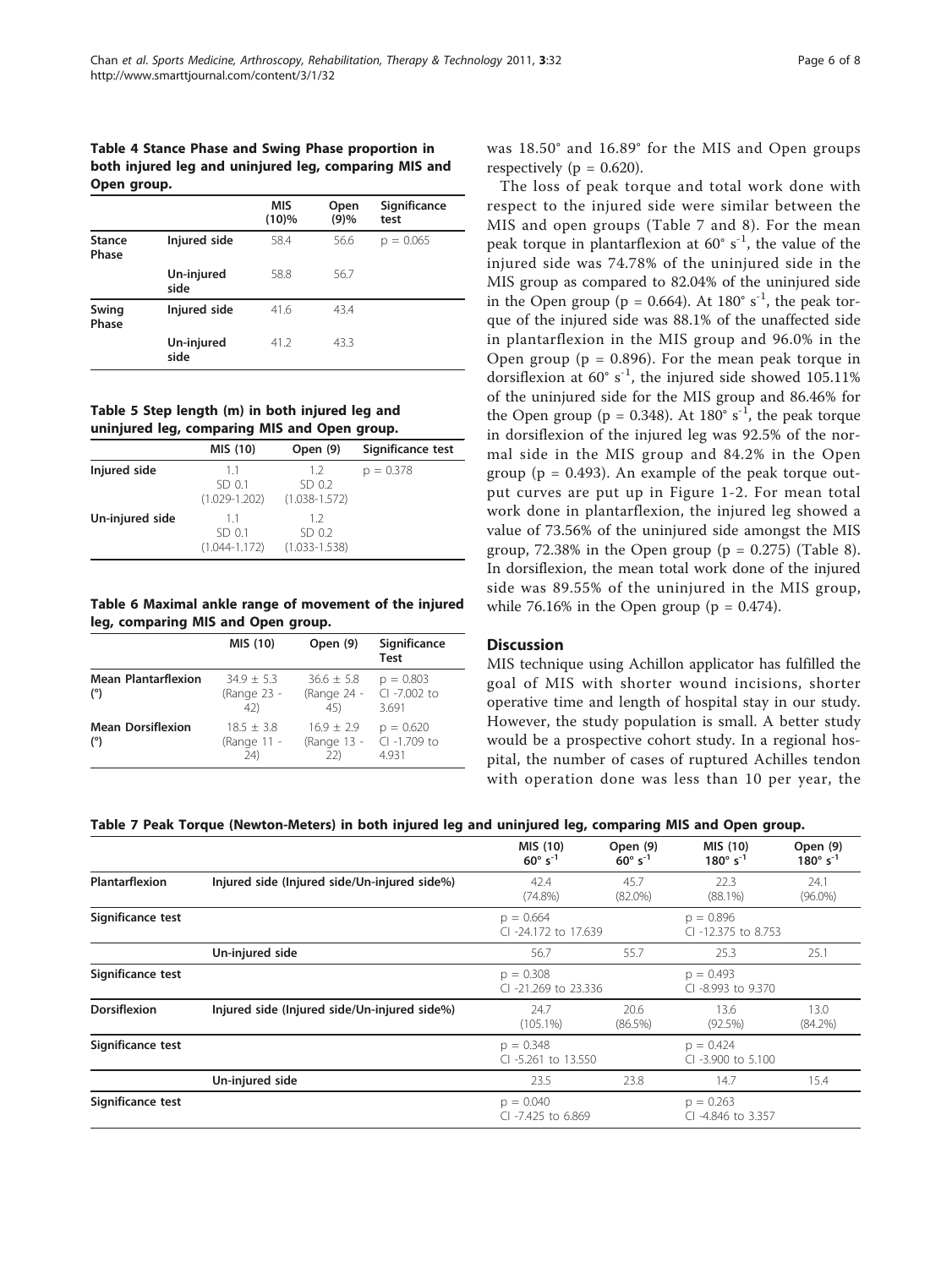|                       |                                              | MIS (10)             | Open (9)          | Significance test                      |
|-----------------------|----------------------------------------------|----------------------|-------------------|----------------------------------------|
| <b>Plantarflexion</b> | Injured side (Injured side/Un-injured side%) | 156.6<br>$(73.56\%)$ | 219.2<br>(72.38%) | $p = 0.275$<br>CI-136.523 to 11.279    |
|                       | Un-injured side                              | 212.9                | 302.9             | $p = 0.706$<br>CI-192,480 to 12.502    |
| <b>Dorsiflexion</b>   | Injured side (Injured side/Un-injured side%) | 132.8<br>(89.55%)    | 131.0<br>(76.16%) | $p = 0.474$<br>$Cl - 60.514$ to 64.114 |
|                       | Un-injured side                              | 148.3                | 172.0             | $p = 0.295$<br>CI-98.336 to 50.936     |

<span id="page-6-0"></span>Table 8 Total Work in both injured leg and uninjured leg, comparing MIS and Open group.

accumulation and collection of adequate cases for analysis might took years. Besides, there was no standardized interval between operation and postoperative assessments. As listed previously, the interval between operation and assessments of the Open group was much



Figure 1 A patient with injured right ankle (Blue line) demonstrating only half of the peak torque of the uninjured left side (Red line) on plantarflexion but similar output on dorsiflexion in the Open Group.



compared to the uninjured right side in both plantarflexion and dorsiflexion.

shorter than the MIS group. The Open group has stopped the rehabilitative physiotherapy long before the conduction of the assessments. This might bring systematic bias to the study results. With regard to the reasons above, a multi-centre prospective cohort study has been carried out to better delineate the benefits of MIS surgery over Open surgery.

# Conclusions

The mean operative time and length of hospital stay were shorter in the MIS group. The operative time was 54.55 ± 15.15 minutes versus 68.80 ± 18.23 minutes of the MIS group and Open group respectively  $(p = 0.045)$ , whereas length of stay was  $3.36 \pm 1.21$  days versus  $6.40$  $\pm$  3.70 days respectively (p = 0.039). There is statistically significant decrease ( $p = 0.005$ ) in incision length in MIS group than the open surgery group,  $3.23 \pm 1.10$  cm versus  $9.64 \pm 2.55$  cm respectively. Both groups attained similar Holz's scores,  $11.70 \pm 0.95$  versus  $12.0 \pm 1.50$ respectively ( $p = 0.262$ ). The mean percentage stance time of the injured leg for MIS patient was 58.44% while the mean percentage stance time of the injured leg for patients with open repair was 56.57%. T-test has shown there were no significance differences between the results of the two groups of patients. The loss of peak torque and total work done with respect to the injured side were similar between the MIS and open group.

#### Author details

<sup>1</sup>Department of Orthopaedics and Traumatology, Alice Ho Miu Ling Nethersole Hospital, Hong Kong, China. <sup>2</sup>Department of Orthopaedics and Traumatology, Prince of Wales Hospital, Faculty of Medicine, The Chinese University of Hong Kong, Hong Kong, China. <sup>3</sup>The Hong Kong Jockey Club Sports Medicine and Health Sciences Centre, Faculty of Medicine, The Chinese University of Hong Kong, Hong Kong, China. <sup>4</sup>Physiotherapy Department, Alice Ho Miu Ling Nethersole Hospital, Hong Kong, China.

#### Authors' contributions

CAPH, CYY, FDTP, LHY, LCK, YPSH, FKY, CHAN KM were involved in the study design and coordination. LHY, LCK and CAPH were involved in the operative treatments of the patients. CAPH conducted the medical record retrievals, establishment of questionnaire and clinical assessments. CYY carried out gait analysis and WONG PY carried out the biomechanical assessments. CAPH, CYY, FDTP conducted the statistical analysis. All authors read and approved the final manuscript.